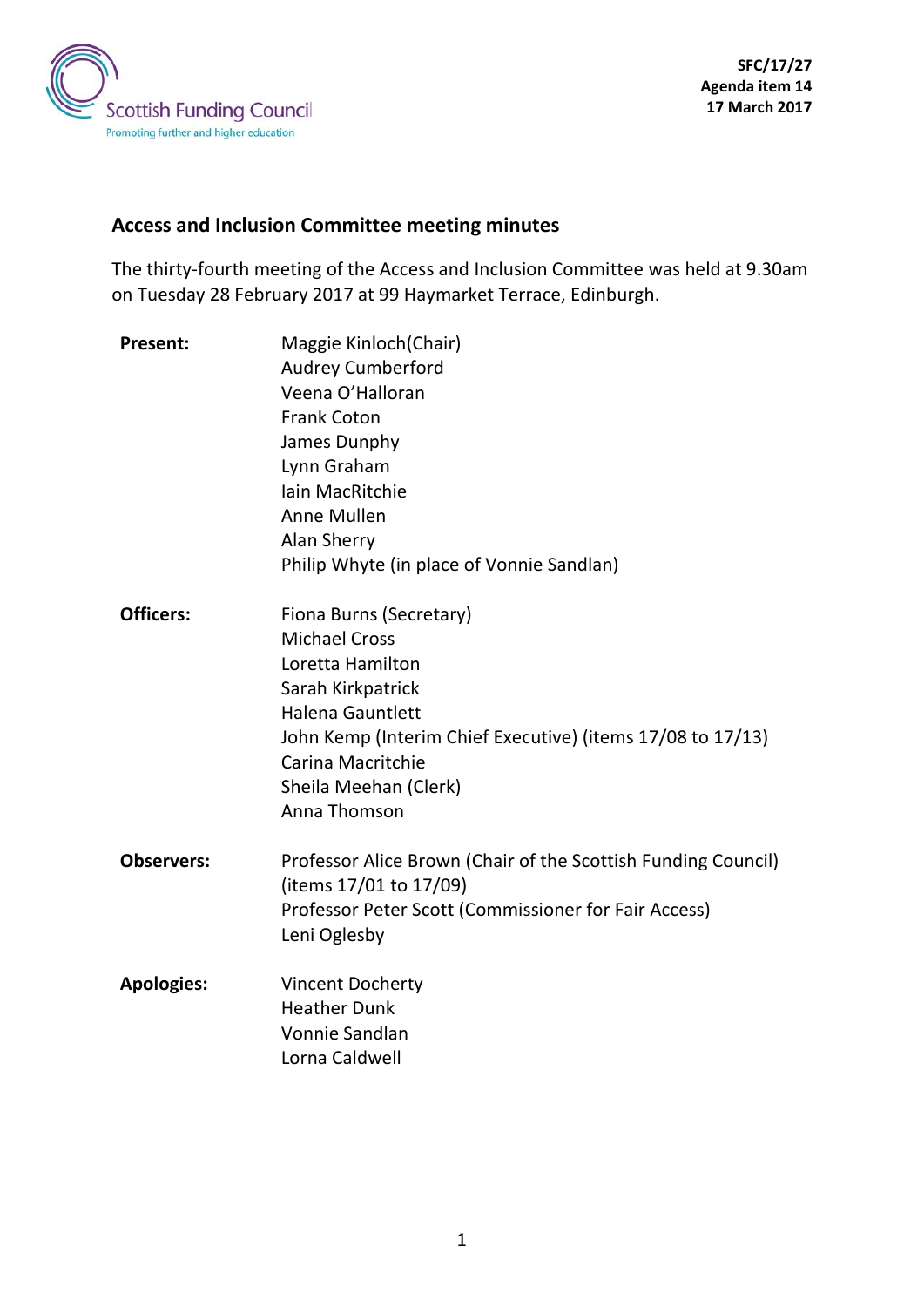#### **17/01 Welcome and introductions**

The Chair welcomed Professor Alice Brown (Chair of the Scottish Funding Council) to the meeting.

Professor Brown thanked the Committee, Council executive and board members for the excellent work, time commitment and energy that they invested in the Committee.

Professor Brown also welcomed Professor Peter Scott (Commissioner for Fair Access) and stated that all present were keen to hear his access ambitions and how the Council could support him in realising those.

The Chair also welcomed Professor Scott, Anne Mullen, new Committee member and Leni Oglesby to the meeting.

#### **17/02 Declarations of Interests**

The chair reminded the members of their responsibility to indicate if they had or may be perceived to have a conflict of interest under any item.

#### **17/03 Chair's business and Council executive update (AIC/17/01)**

The Committee received and noted the Chair's business and Council executive update.

The Chair updated the Committee on the Royal Society of Edinburgh's Young Academy of Scotland winter plenary session at Edinburgh Napier University that she and the Head of SFC's Access Team had attended and hosted a discussion session on equality issues for mid-career academic female progression.

The Chair asked the Committee members if the Committee should engage more closely with the issue of inhibited career progress for females due to maternity leave or caring duties.

- It was keen to take a more active role in relation to gender issues within institutions
- Greater importance should be placed on role models to provide women with a positive example of where their aspirations can lead and to support them to achieve
- While policies may be in place in institutions, implementation can be the issue internally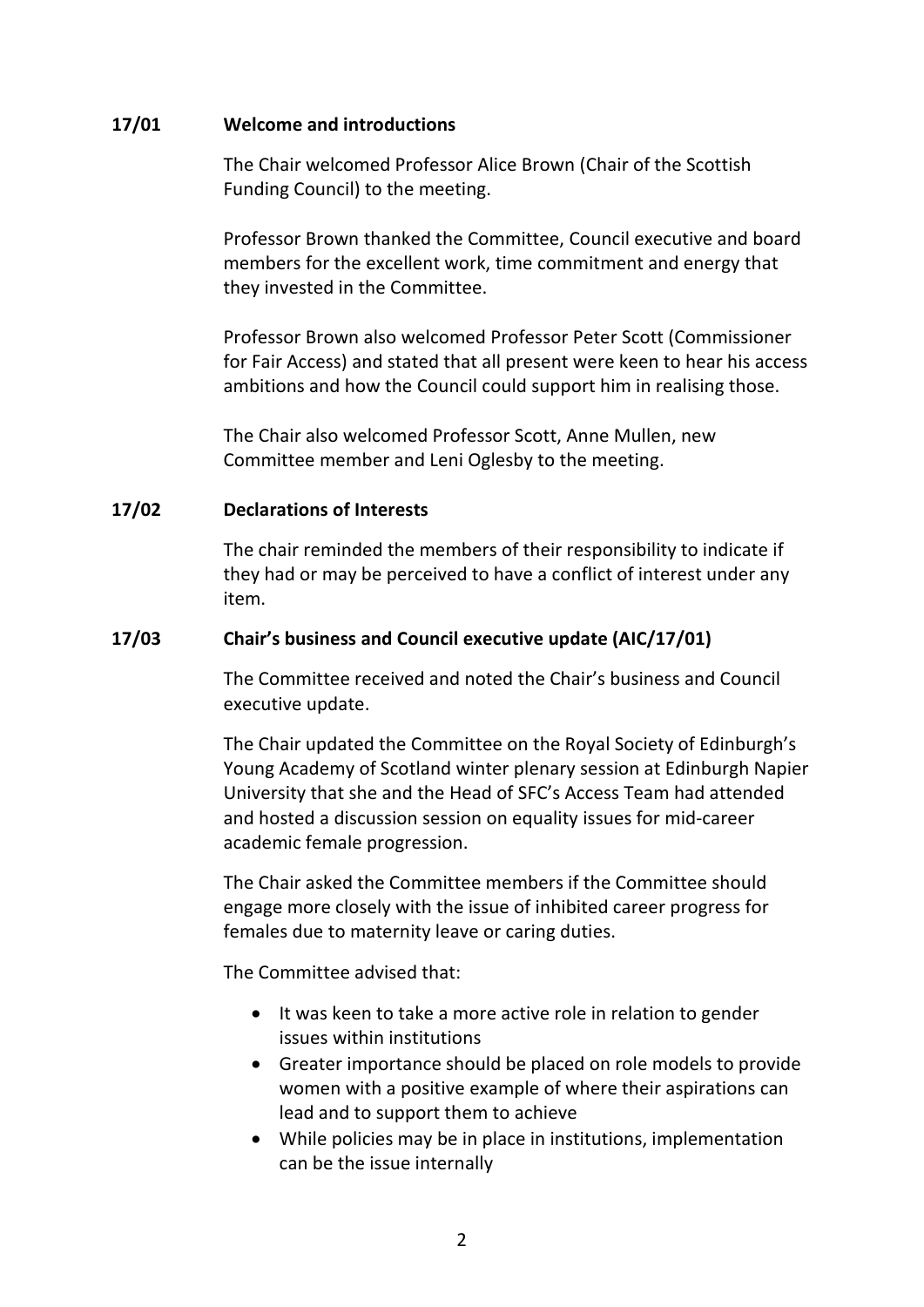- Female leadership roles were important to demonstrate progression and to encourage flexibility and increase morale
- Demonstration of different career paths, flexibility and opportunities should be encouraged
- Opportunities for a forum to encourage engagement, discuss the issues, including barriers both perceived and actual, and to achieve productive solutions should be investigated
- The actions in the Gender Action Plan in relation staff as well as students need to be implemented
- REF can have a negative impact for those seeking a career break and reduces the options for flexibility of working. The possibility for conversations around the more structural issues in research and academia should be investigated
- The aims of sourcing and sustaining talent should continue to be stressed in the outcome agreement discussions, with gender and demography being reviewed on an individual institution basis.

The Committee **agreed** that:

- A paper investigating demographic and gender differences, on an individual institution basis, taking into account feedback from the outcome agreements, be brought to the May 2017 or future Committee meeting
- The potential for a forum to encourage engagement and discuss issues around female progression and flexibility be considered.

### **17/04 Minutes of 22 November 2016 meeting (AIC/16/Min3)**

The minute of the meeting of 22 November 2016 was confirmed as a true record of the meeting.

### **17/05 Matters arising (AIC/17/02)**

The Committee noted the matters arising from the last meeting of the Committee.

- Proposed changes to Extended Learning Support(ELS) should be discussed with the College Principals' Group
- An Equality Impact Assessment on the funding aspect of any changes to ELS be taken forward.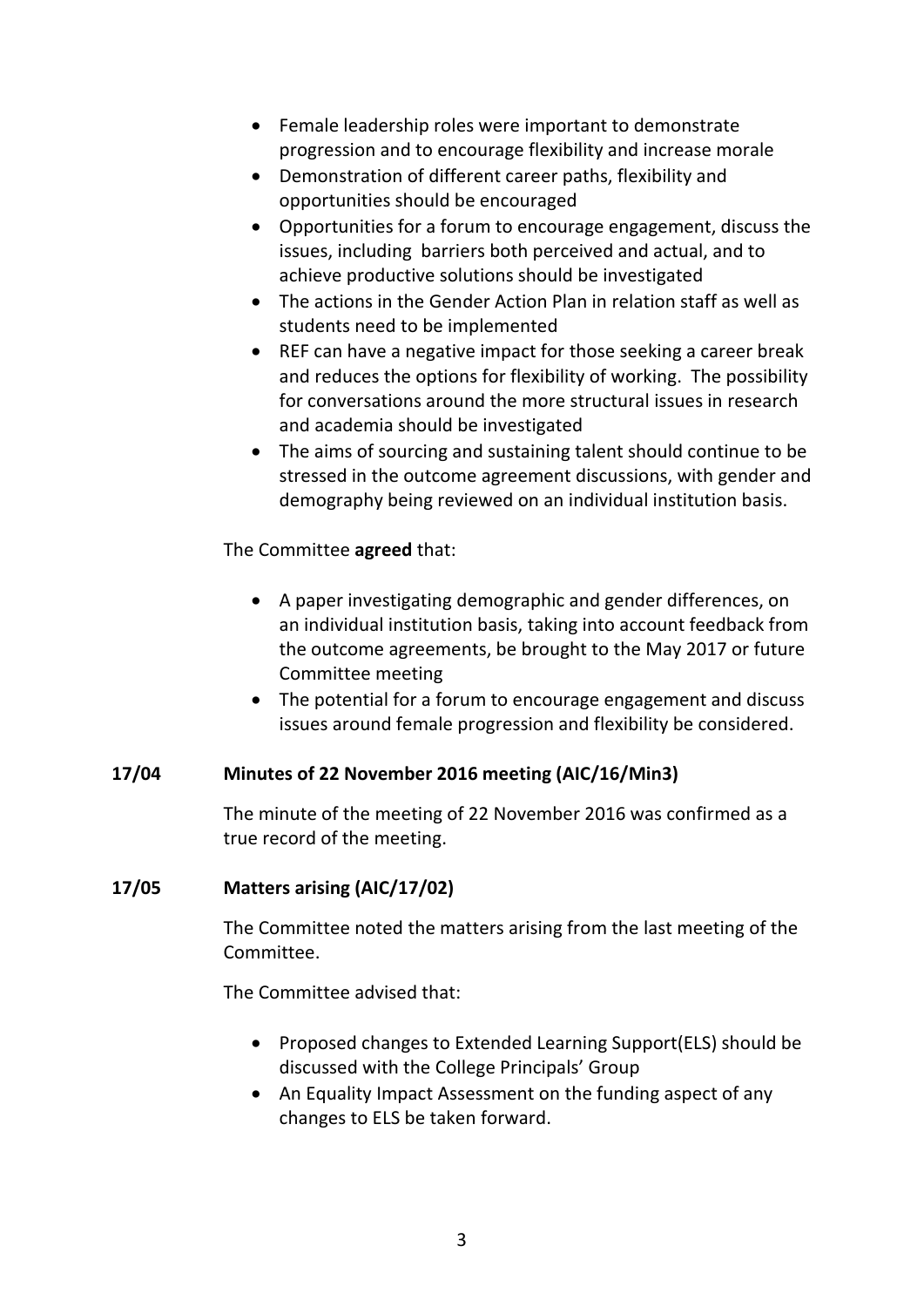The Committee noted that:

- Funding colleagues from the Council executive plan to discuss the concerns raised by the AIC in relation to engagement with the Principal's group with the College Funding Group as this is the agreed mechanism for seeking input from Principals
- Committee members would raise any concerns at the College Principals' Group on changes to ELS as appropriate.

# **17/06 Long-term agenda (AIC/17/03)**

The Committee received a paper informing members of substantive agenda items proposed for future meetings.

The Committee **agreed** that an update on the progress on the Commission on Widening Access recommendations be provided at every meeting.

### **17/07 Update on Council business (Oral)**

The Chair gave an oral update to the Committee on the recent Scottish Funding Council Board business meetings.

The Committee noted that, at its recent meetings, amongst other things the Council had considered the Enterprise and Skills Review. The Board received updates and considered the potential impact on SFC:

- Professor Brown informed the Committee of the recent publication, as part of the Review, of Lorne Crerar's report on governance: *Proposals on Governance and the Creation of a Strategic Board* and confirmed that the Cabinet Secretary for the Economy, Jobs and Fair Work would be making an announcement in early March
- Professor Brown also stressed the need to move forward with the Review to reduce any impacts, including inhibition of progress with the learner journey.

The Committee advised that it was important to stress that education was not just an economic return but a social need also and that there would be an economic cost if access was not improved at a national level. Professor Brown assented and confirmed that it was being stressed throughout that colleges and universities provide education, teaching, research and much more, and that an economic focus was not core to their key activity.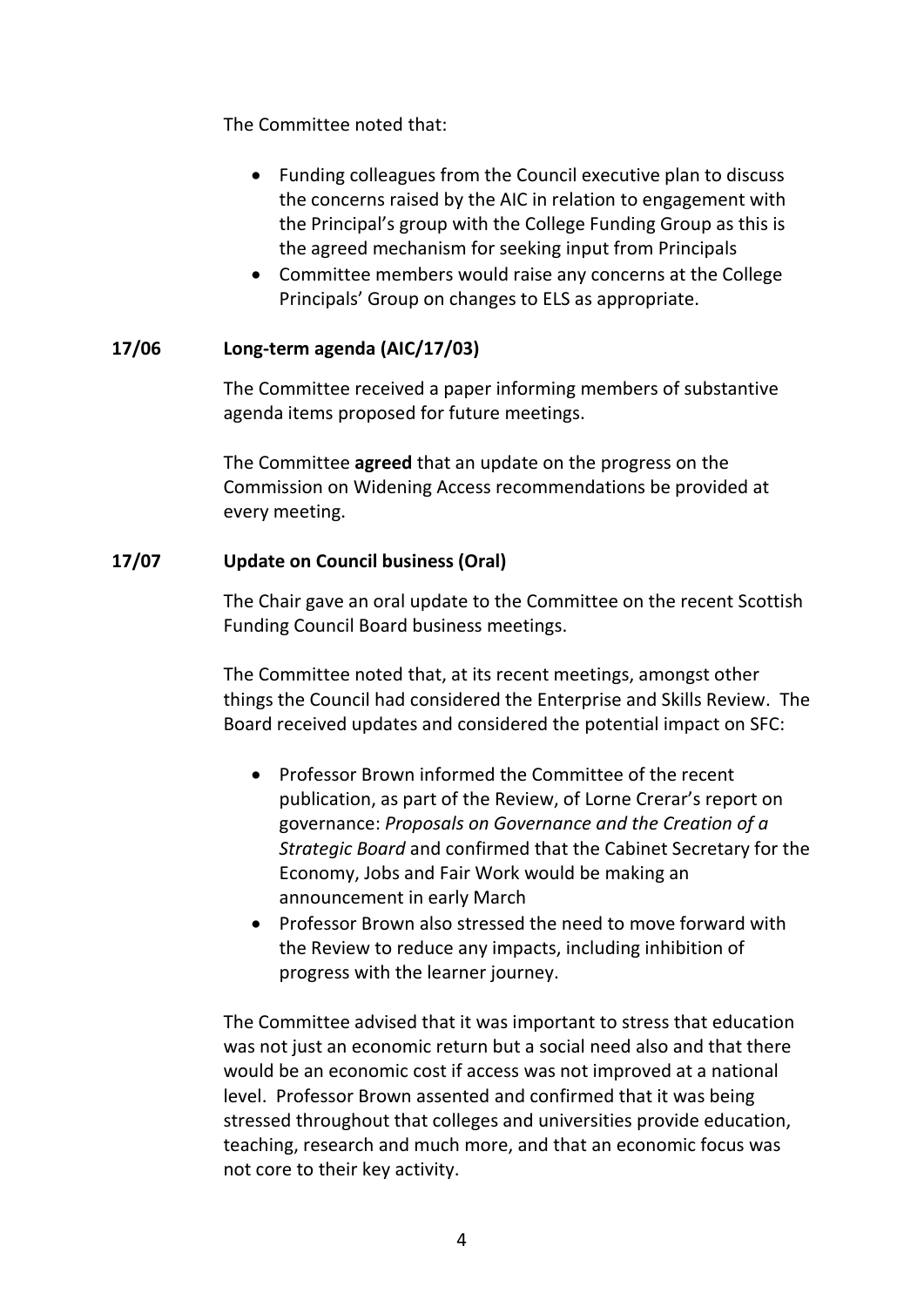The Committee also noted that Council had considered:

- Outcome agreement progress and progress with negotiating the 2017-18 outcome agreements and the progress on delivery of the previous outcome agreements.
- The college and university funding allocations, the draft Budget and the indicative funding allocations for universities and colleges.
- College innovation, including output from the College Innovation Working Group (which was due to be discussed at the Colleges Scotland two-day conference in March 2017)
- Innovation support for the creative industries, the proposed programme of work being undertaken to support the delivery of the Action Plan for Innovation Support for the Creative Industries and the proposed method of delivery.
- SFC's infrastructure strategy with the aim of feedback from the Board being used to aid future policy work in this area. The needs of the sectors and the challenges involved were covered.
- Glasgow Colleges Regional Board and the progress being made towards the Board receiving fully operational fundable body status.
- A new risk based approach to the monitoring of the governance and financial health of colleges.
- SFC's stakeholder engagement plan, the monitoring and evaluation of strategic projects and SFC's Framework Document with the Scottish Government.

The Minister for Further Education, Higher Education and Science attended the January Council Board meeting and discussed the Scottish Government's priorities for the continued improvement of further and higher education and the critical role of the Council in taking them forward.

# **17/08 Discussion with Professor Peter Scott, Commissioner for Fair Access (Oral)**

Professor Scott thanked the Access and Inclusion Committee for inviting him to attend and contribute to the meeting.

Professor Scott provided a précis of his background and his approach to the role of Commissioner for Fair Access, confirming his aim to work in partnership with the Scottish Funding Council (SFC) and the institutions to have a positive impact on access for Scotland.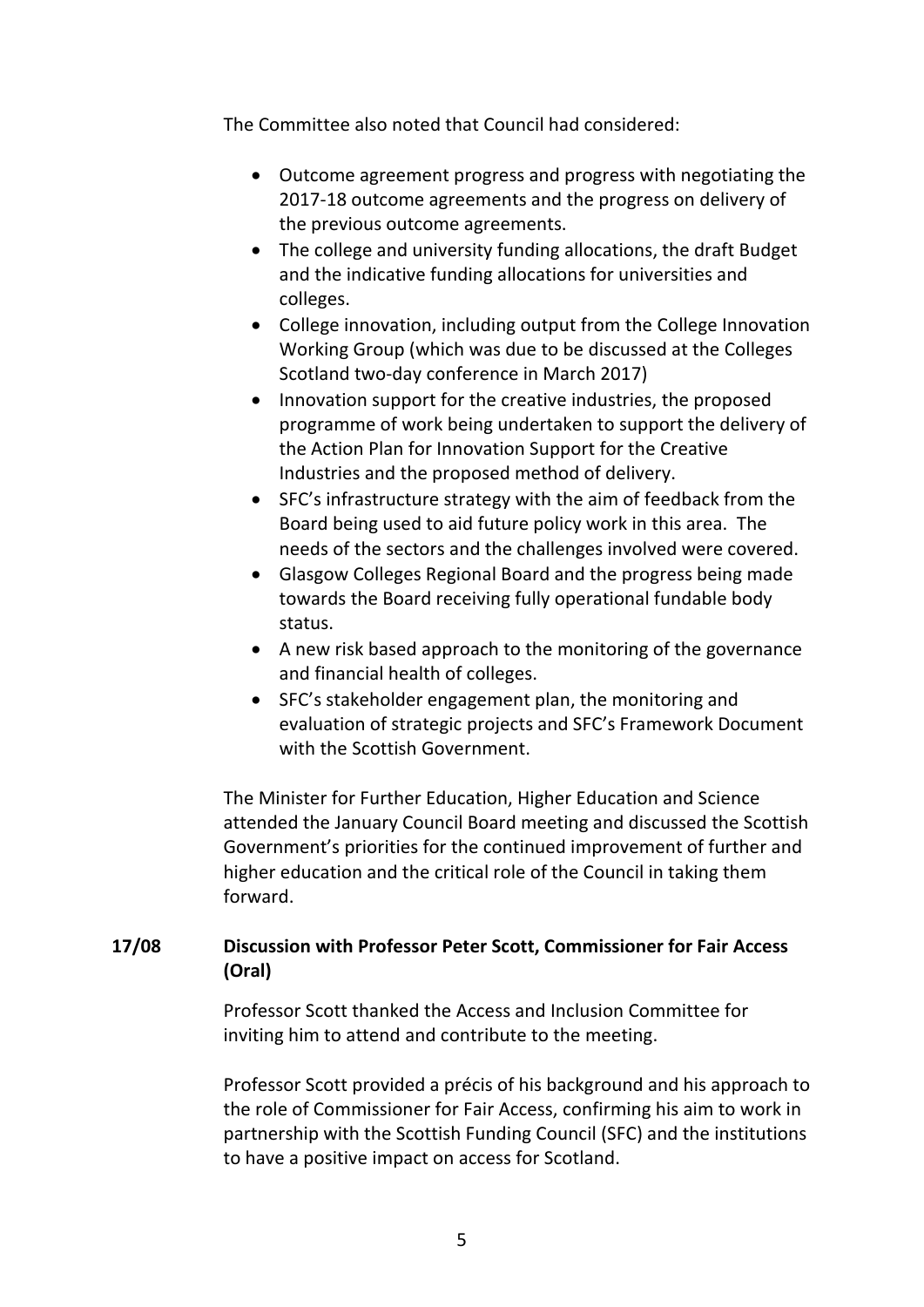Professor Scott informed that:

- While the focus would be on young learners to higher education, he would be looking at the bigger picture too and the needs of adult learners
- He aimed to approach the task as an actor, not a narrator, to work in partnership to achieve progress
- There were significant research gaps and it was hoped that some of these could be filled to attain a fuller picture
- The targets from *A Blueprint for Fairness* were ambitious but substantial progress should be made
- The intention was to take a system wide approach. Schools and communities, including parents, needed to be involved too, not just colleges and universities, and that there were multiple intervention points. Sustaining the interaction was important, continuing the relationship rather than just 'tell and leave'
- It was important to stimulate the debate on what was meant by fair access
- He felt that the specific issues were:
	- o Adjusted offers were beneficial but institutions ran different systems and there was the potential for more coherence. There was also a need for more push for relaxation on success rates and to ensure that the adjusted offers were provided to those most in need and weren't used as a tool for filling places or to improve success rates for the institution
	- o Articulation from HN to degree progression needed, in the cases where students were not credited for the HN, further investigation as to the reasons, and to ensure that HNs were recognised as stand-along qualifications as well as a transitional option
	- o The range of interventions was considerable and there was the potential for more coherence and readability across as well as a more joined-up approach to ensure transferability and scale-up
- SIMD as a definition was quite sophisticated and a good place to start but other sources of evidence should be used in conjunction to see the whole picture. The aim was, where possible, to influence the relevant research that SFC, Universities Scotland and Colleges Scotland commissioned to ensure alignment.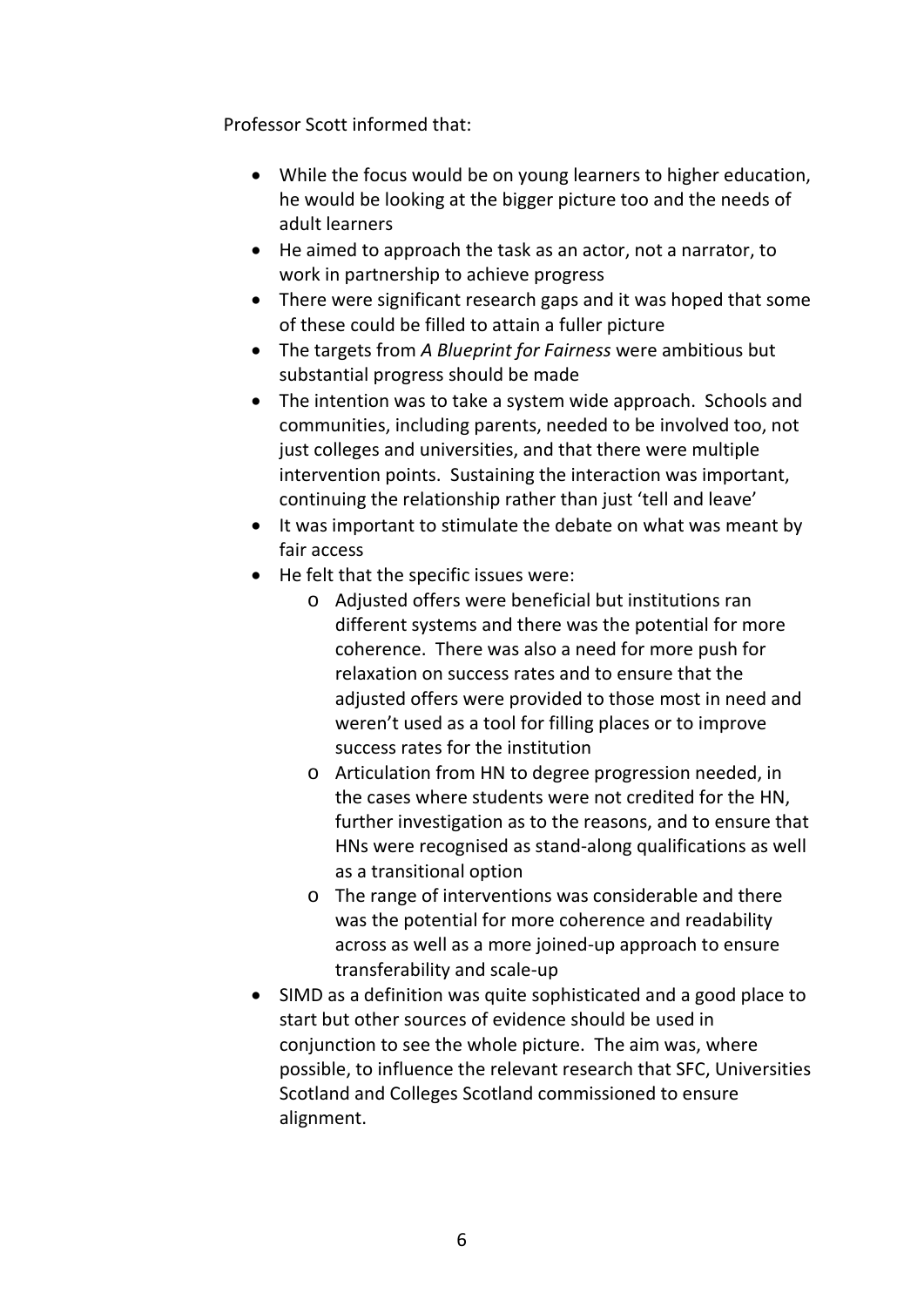The Chair thanked Professor Scott and agreed that SFC and the Committee wanted to work closely with him the achieve progress.

The Committee informed Professor Scott that:

- Working in partnership and achieving a systematic linkup was crucial
- It was important to build an evidence base of what worked and to celebrate success to communicate and encourage access excellence and achievement of outcomes
- Longitudinal research was needed to address what was not being achieved and show overlaps and connectivity
- Context was needed to ensure that demographic differences were addressed and flexible pathways to recognise that learners often took non-linear journeys
- It was important to encompass schools also in the discussions around access and the learner journey
- For those most in need it was essential that they were supported throughout their progress on the learner journey.

Professor Scott thanked the Committee for their input and confirmed that:

- Not all institutions could have the same social profile but it was important that all were involved and that it was their responsibility, no matter what the institutions' histories, to improve their access record and provide the best learning opportunities for all students
- Evaluation of outcomes needed to be built in to programmes to celebrate success and share best practice
- It was important to see through the learners' eyes in relation to articulation from HN to degree and be aware that the cultural and educational differences encountered during articulation would need to be reflected
- It was important that quality and standard be maintained but institutions would have to make adjustments, not just adjust grades, to progress the national access ambitions.

# **17/09 SFC Plan to respond to '***A Blueprint for Fairness'* **(AIC/17/04)**

The Committee received a paper outlining a proposed implementation project plan for the SFC to respond to and implement the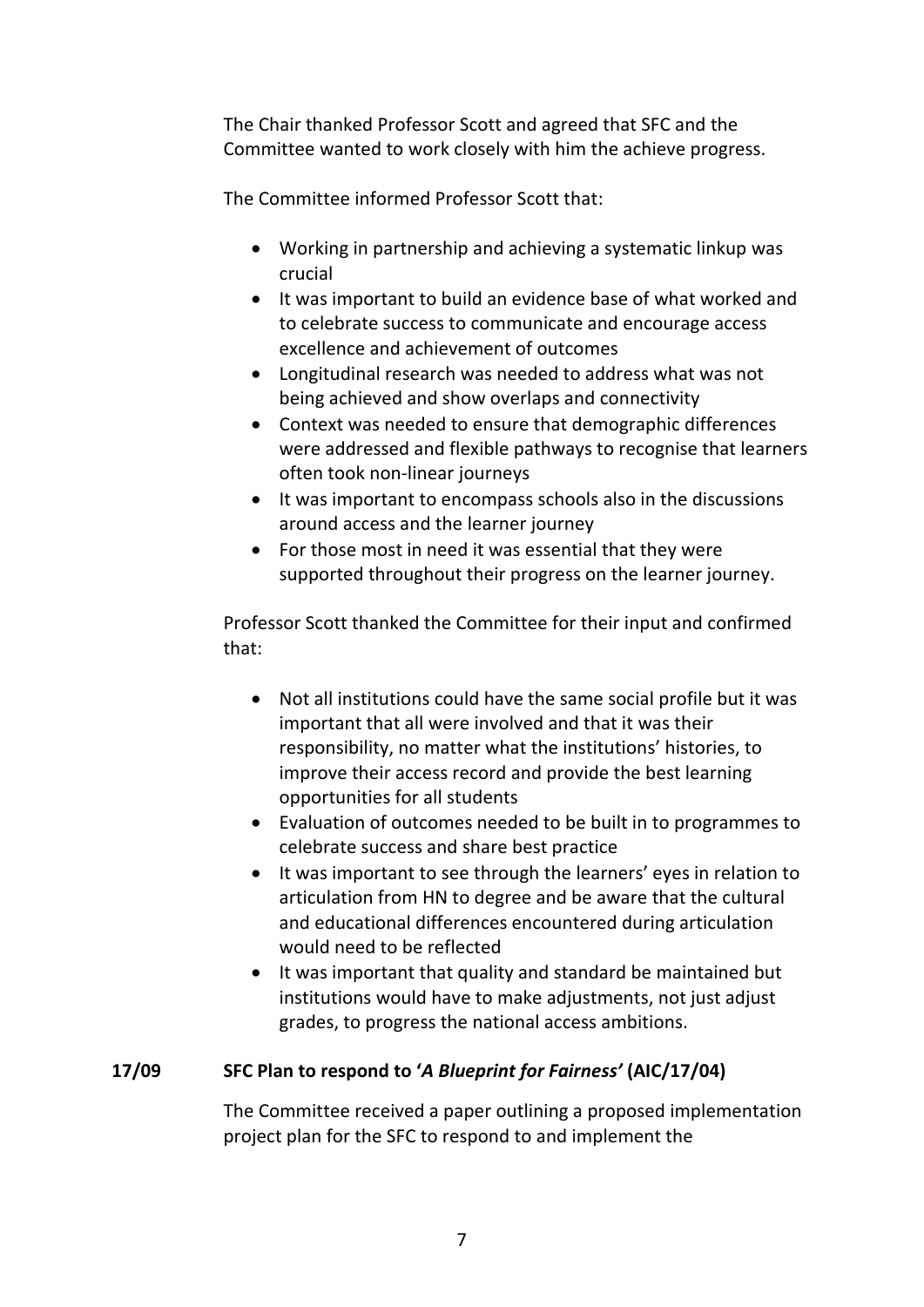recommendations from the Commission on Widening Access final report '*A Blueprint for Fairness'*.

The Committee noted that:

- There were five workstreams within SFC to drive forward progress on the relevant recommendations of the report
- The project plan was an evolving plan with the ability for further development as the work of the Commissioner for Fair Access progressed
- For the 2017-20 Outcome Agreement Guidance national aspirations were displayed as expectations/targets and these were being communicated, through the Outcome Agreement Managers meetings, to institutions.

The Committee advised that:

- The aim was to drive high quality approaches to meeting the learner journey
- A systemic relationship between colleges and universities was the best way to meet outcome agreement targets
- Regulatory powers should be used to encourage collaboration and help achieve the national aspirations if necessary
- A shared discussion in regions would assist the collaborative working approach and ensure that targets were relevant for that region
- The system had to work as a coherent whole to achieve progression and access for students
- Where there are examples of articulation working well, they could be shared as good models for potential development elsewhere
- Demonstration of outcomes and impact would be valuable and should be the focus, with co-ordinated reporting being kept to a reasonable level to alleviate the burden on institutions

The Committee **agreed** that:

- Reporting be directly relevant to expected outcomes and kept to a minimum to reduce the burden on institutions
- Regulatory powers be used to drive progress if necessary while taking into account and supporting the level of collaborative working across regions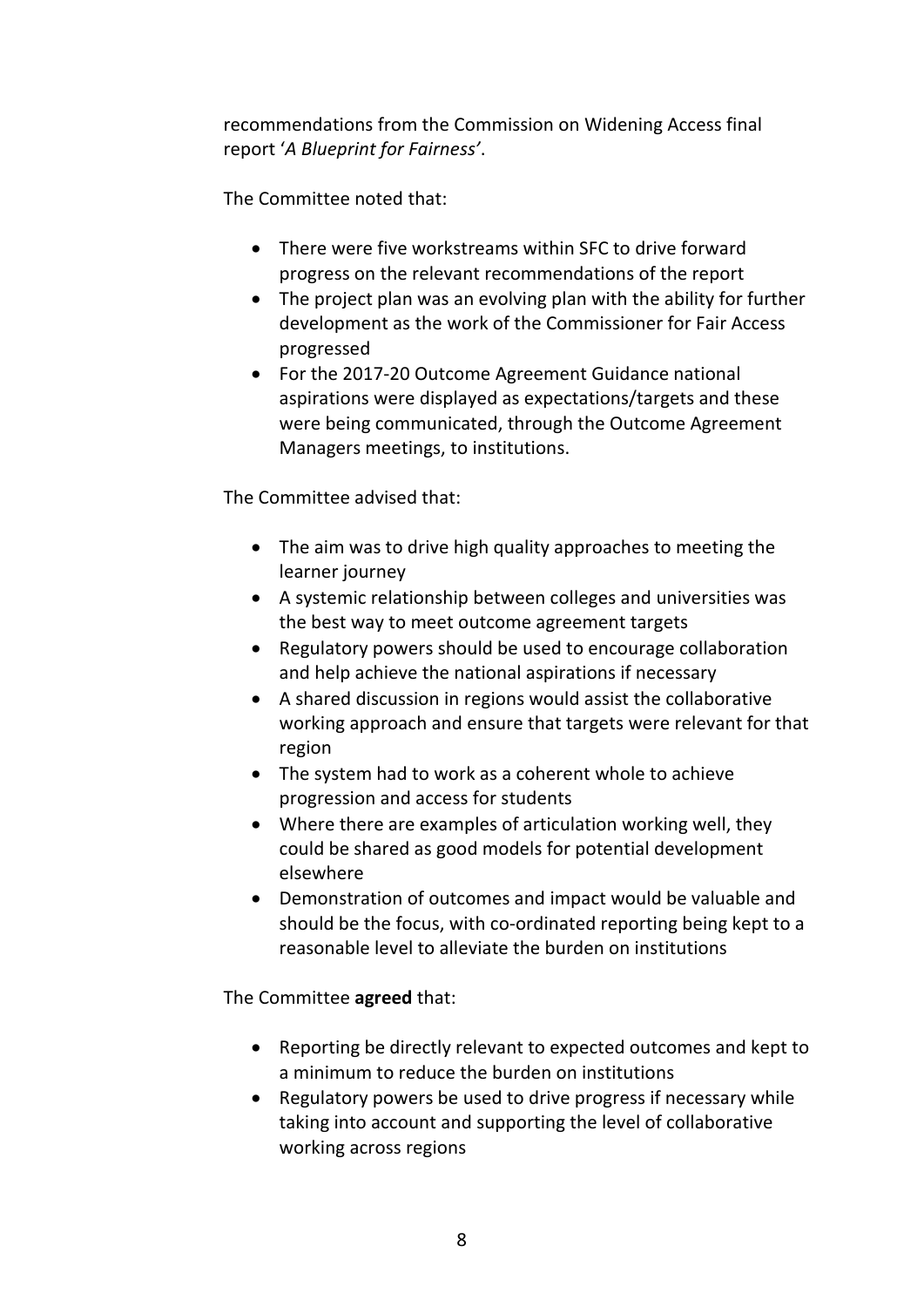• A one-off meeting should take place between the Committee members supporting the Universities Scotland workstreams and the Council executive.

### **17/10 Progress on the national access ambitions and the commitments outlined in the draft outcome agreements (AIC/17/05)**

The Committee received a paper informing on an assessment of the access elements of the draft outcome agreements (OAs) for AY 2017-18 and providing a statistical update on SFC's college access ambitions.

The Committee noted that:

- College outcome agreements were, at this stage, more developed than university outcome agreements
- The biggest concern, at this stage, was on the lack of commitment, in the draft university outcome agreements, to the intake of SIMD20 and SIMD40 and Outcome Agreement Managers were seeking further information
- The aim was to streamline the guidance and have more focus on successful completions and outcomes
- While there were excellent overviews of colleges' access and inclusion approach they seemed to struggle to demonstrate impact, further discussion would take place with the colleges on this
- The equality impact assessment for the totality of outcome agreement funding would be presented to Council.

- Funding and policy decisions should be based on learners and support for them and changes should include an academic rationale
- If there are specific issues with individual colleges these should be dealt with separately
- Equality impact assessments needed to be undertaken on any change to policy impacting on access, not just high level policies, to ensure that any unseen implications were understood/mitigated
- Outcome agreement guidance text should refer to targets and not aspirations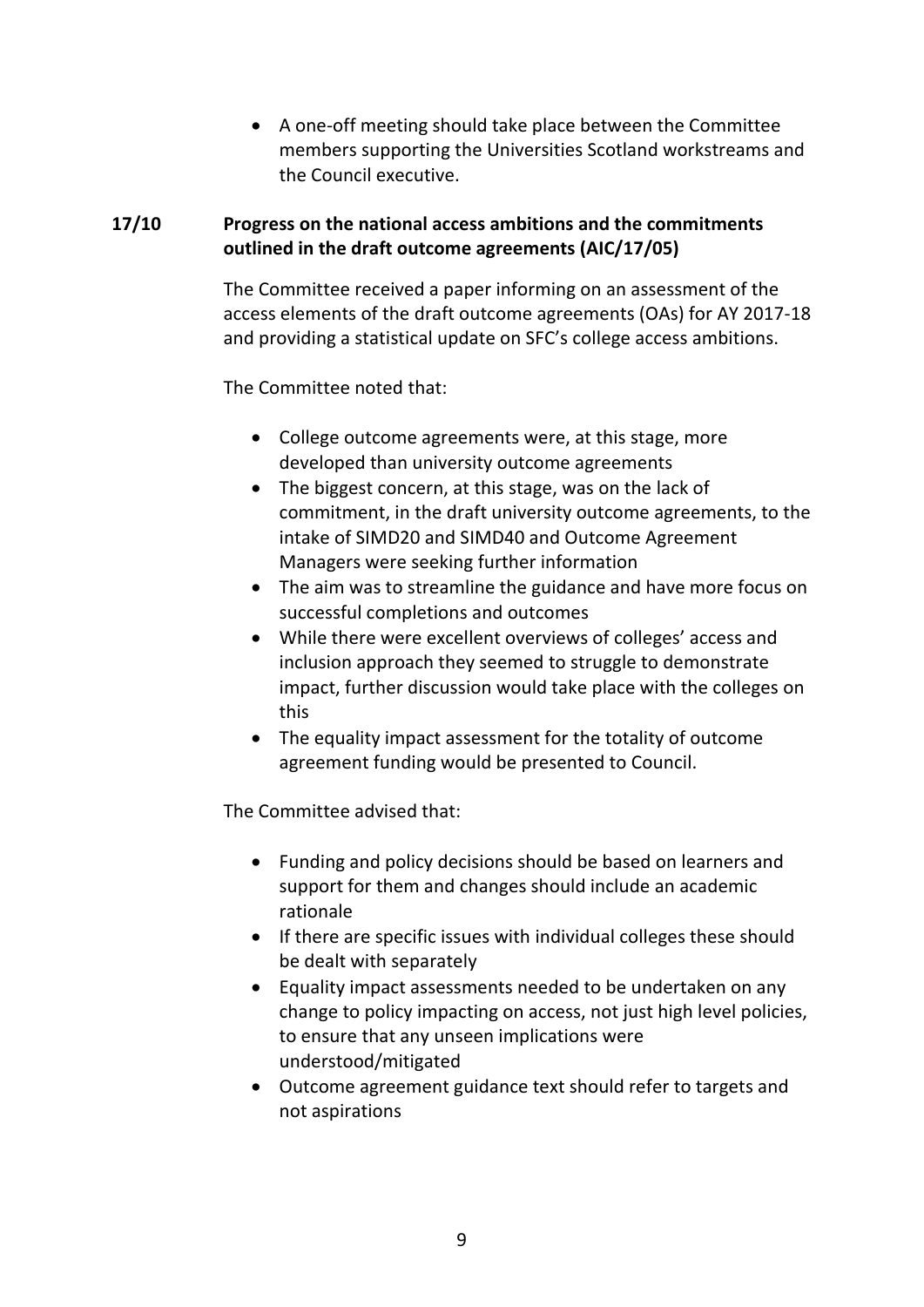• The outcome agreement target figures would be published in April and it was important that a clear communications plan was in place outlining the ambitions of the sector.

### **17/11 Update on Student Support funding (AIC/17/06)**

The Committee received a paper providing an update on key developments in student support funding.

The Committee noted that:

- All requests for in-year redistribution of student support funding from colleges had been met
- The Student Support Review was progressing with a fast paced and ambitious timescale with the aim of producing an interim report in May and, following consultation, a final report in the Autumn
- Changes to European Social Funds may impact on the demand for student support funding in the FE sector from 2018-19.

The Committee **agreed** that an update on European Social Funds be incorporated into the funding paper being presented to the May Committee meeting.

### **17/12 Vulnerable Groups – update paper (AIC/17/07)**

The Committee received and noted a paper updating on work to support vulnerable groups in accessing, participating and staying in further and higher education.

- That the list of groups 'at risk' include those in need of additional emotional support, transgender, kinship carers and young carers
- Investigation take place to determine if student parents be considered 'at risk'
- An integrated mental health support structure between universities, the NHS and individual GPs to ensure continuity of support would be beneficial to provide a national perspective and coverage, with the proviso that any funding was also integrated. It was noted that SFC would seek to include colleges in that structure as well.